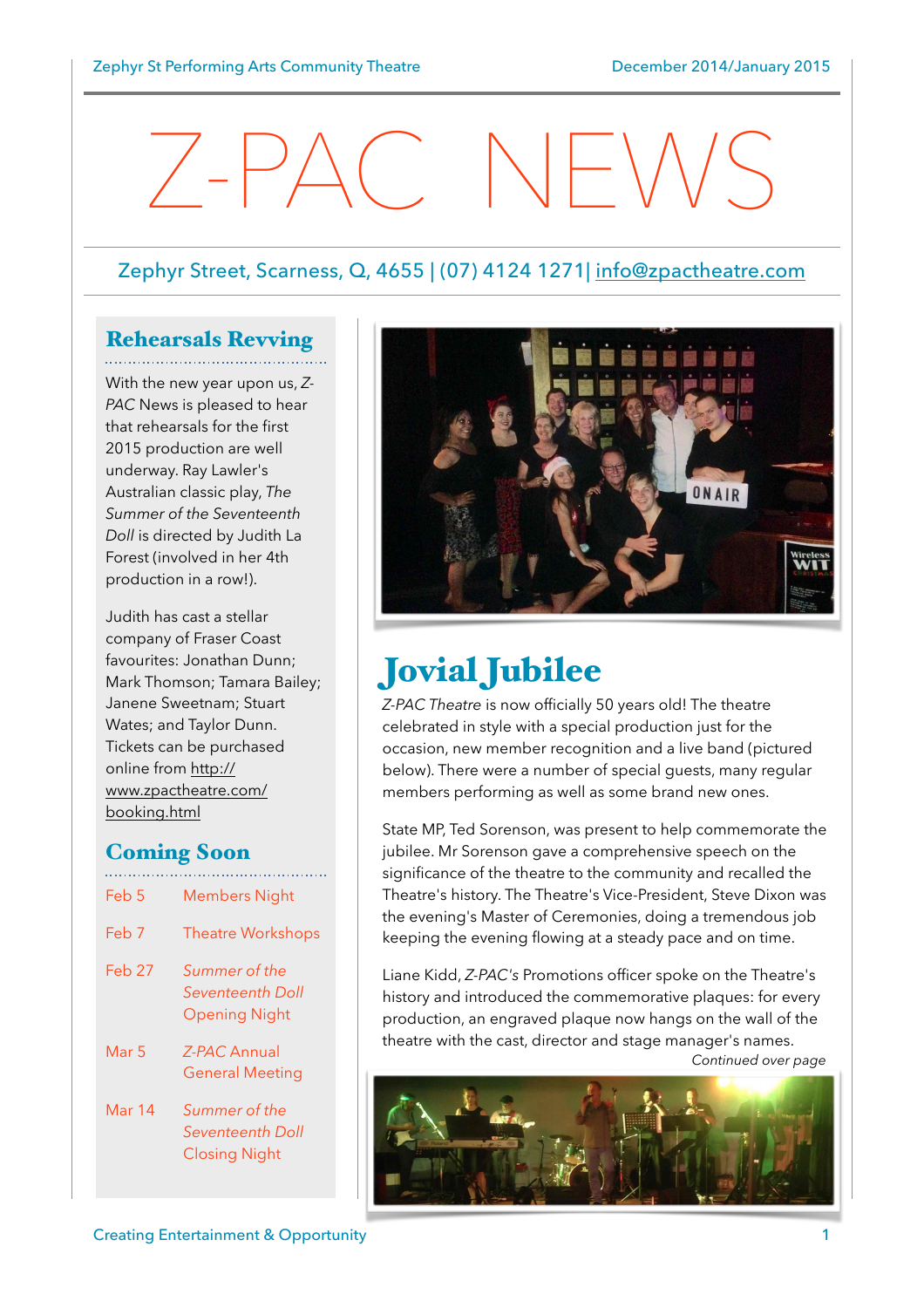#### Zephyr St Performing Arts Community Theatre December 2014/January 2015



## Addictive Acting

*Z-PAC's* Youth Theatre programme has been revived thanks to fellow member Tamara Bailey and her private drama school, *Addictive Dramatics. Addictive Dramatics* harnesses children's love of creativity, channeling their boundless energy toward learning and building constructive life skills.

Student drama classes are held regularly to teach acting skills, stage presence, confidence and belief in their own abilities. These interactive classes are held by experienced Hervey Bay drama teachers dedicated to building young actors and actresses into confident and talented individuals.

There will be three classes across various age groups. Class signup is the 3rd and 4th of Feb.

## One Act Play Festival

*Z-PAC Theatre* is seeking expressions of interest for members to organise and adjudicate the first One Act Play Festival. The festival is scheduled to take place at the theatre on June 20th and 21st. It is open to all local Fraser Coast high schools, theatre groups and private drama schools. Contact the Committee if interested.

#### *From Page 1*

Spanning 50 years, this ambitious project of recognition is not complete, but funding will be sought to do so in the near future. The Theatre's committee received a generous grant from the RSL, courtesy of former President and Life Member, Suzanne Geddes, to begin the project, which the audience and members were thrilled to behold.

*Z-PAC's* President, Michael Ware, also spoke on the significance of the theatre to the community and introduced the *Z-PAC* Theatre's Life Members Board. "There was a little controversy over the complete list, but that was soon rectified after the unveiling and will be hung once the new names are printed," the President stated.

To celebrate the Theatre's birthday, *Z-PAC* organised a variety show of song, sketches and improvisational comedy. The regulars returned to the stage with many memorable sketches, both old and new. Brad Chapman opened the ceremony with his address as HRH Queen Elizabeth II (pictured below). The stage was fortunate enough to grace some fresh young talent in the likes of Sam Shepard, who wowed audiences and wooed the girls with his guitar and vocal skills. The theatre sports portion of the evening had the audience in stitches, with Brad Chapman and Michael Ware, doing their best to keep up with first-timer Chris Hetherton.



The final act saw a collaboration of *Z-PAC* regulars perform a live reading of the Richard Curtis and Ben Elton classic, *Blackadder's Christmas Carol*. Stuart Waters had the audience in tears laughing as the title character. Particular note must go to newcomer David Spriggs who trod the boards for the first time as the Spirit of Christmas.

To wrap up the evening, the audience, cast and crew were treated to a special bonus performance of the Fraser Coast's favourite professional band, *Soul City.*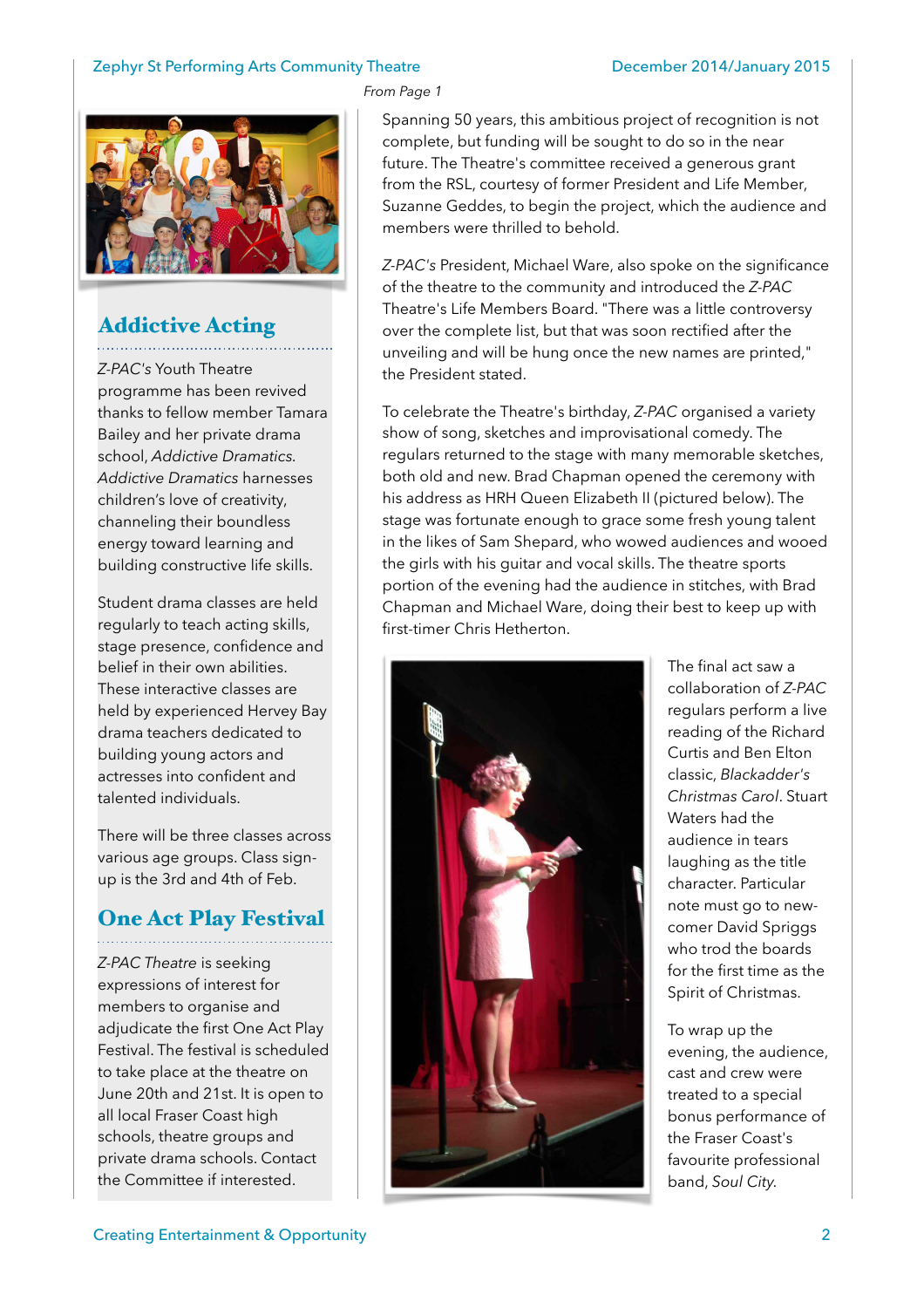#### Zephyr St Performing Arts Community Theatre **December 2014/January 2015**

### Technical Technique

Prior to *Yes, Prime Minister,* the choir microphones were repositioned and wired for maximum effect, achieving greater volume without feedback. During rehearsals for YPM, the sound board became un-reliable and failed. Thanks to a loan from *Stage Rats* the theatre made do until a brand new one was purchased; at a bargain price and with more channels and effects capabilities (this also fixed Foyer sound issues). As a result, gains will be able to be set higher, giving more sound control and quality.

All the microphones were tested and some were found to be faulty and will be replaced in the new year. The Gobi-lights (movers) have been cleaned and tested and re fully operational, awaiting new bulbs. They have been wired up permanently as has the wireless mic system. Technical Co-ordinator, Wayne Jones, would like to meet with directors prior to rehearsals so the technical team can program the cues and the effects that the director envisions for their production.

## Positions Vacant

The theatre is looking for assistance with Front of House – door/ticket sales, the kitchen, ushering and the bar during our productions. The *Z-PAC Theatre* is also looking for some big, strong, muscular 'he-men' types to help build/construct sets, props and to lend a hand on Tuesdays. Any help would be most appreciated.

## Yielding Year

With 2014 drawing to a close, there are many members who are worked hard throughout it and are happy to move into 2015. There were two shows affected by casting troubles, and two affected by health concerns and personal tragedy; coupled with a depleted treasury, a small youth theatre, and a change in management, it was a hard struggle for much of 2014, but the Theatre persevered.

The real bread-winners were *Hoovering on the Edge* and *Yes, Prime Minister,* bringing in over \$11,000 profit to the theatre from over 1000 patrons. The Youth Theatre has been rejuvenated with the amalgamation of *Z-PAC* and *Addictive Dramatics.* There are a few new faces around the theatre with many new members putting up their hand to help out on the Front of House team. With an exciting programme for 2015, next year couldn't look more promising.

## TENTION ACTORS:

*Due to the popularity of response, a second audition for* La Cage Aux Folles *wil be held on Saturday, Jan 31st fom 12pm. Prepare one verse and chorus of a song. Auditions are by appointment; phone Brad on 0433-481-746 to book. Details of parts required can be found on the Z-PAC website.*